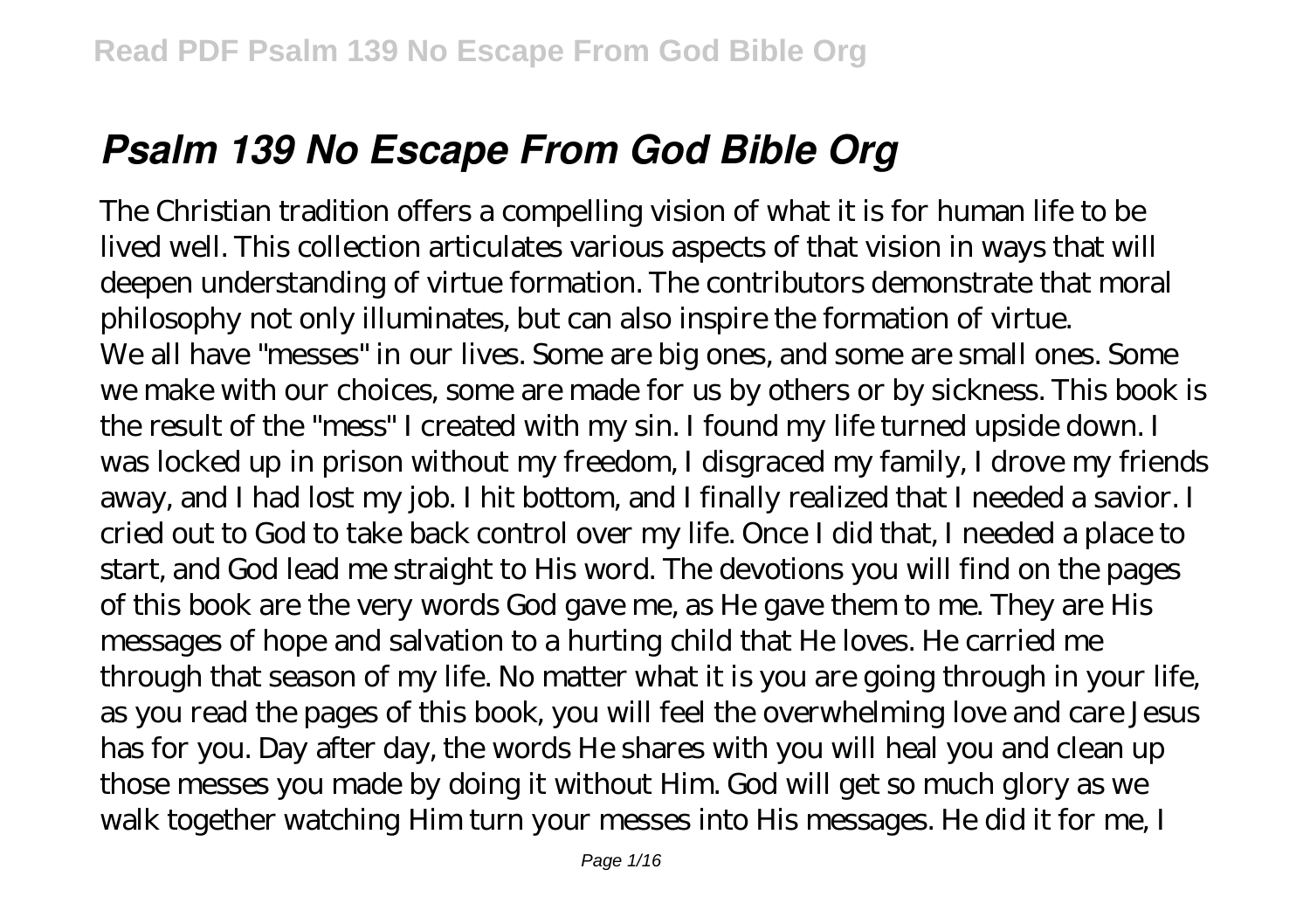Know He will do it for you too.

Often called "minor prophets," these first great classical prophets spoke to issues that dominated their times--love, redemption, fidelity, renewal, authority, justice, righteousness, and inclusivity--and that continue to have great relevance today. Books in the Westminster Bible Companion series assist laity in their study of the Bible as a guide to Christian faith and practice. Each volume explains the biblical book in its original historical context and explores its significance for faithful living today. These books are ideal for individual study and for Bible study classes and groups. Christian Philosophy in Aid of Becoming Good Reason and Revelation in the Work of Leo Strauss Hosea, Joel, and Amos Tackling Trauma

Essays in Honor of James Muilenburg

Devotions that Carried Me Through

The CSB Large Print Personal Size Reference Bible features large, easy-to-read 11.25-point type in a convenient, easy-to-carry personal trim size that is perfect for devotional reading, personal study, or to carry and use at church. Features include: Smyth-sewn binding, presentation page, two-column text, end-of-paragraph cross-references, topical subheadings, Words of Christ in red, 11.25-point type, Concordance, and full-color maps. The CSB Large Print Personal Size Reference Bible features the highly readable, highly reliable text of the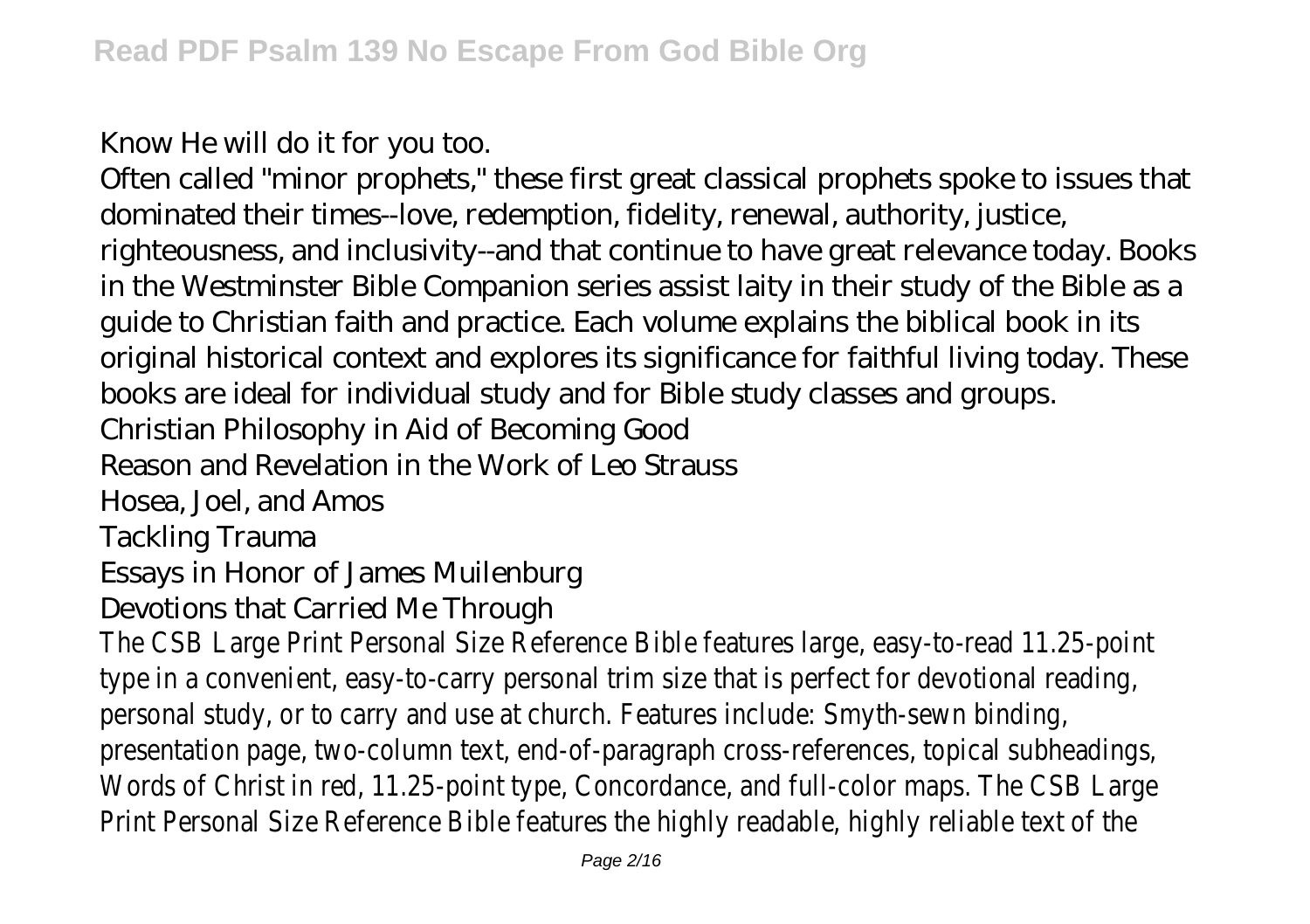Christian Standard Bible (CSB). The CSB stays as literal as possible to the Bible's original meaning without sacrificing clarity, making it easier to engage with Scripture's lifetransforming message and to share it with others.

"A collection of previously unpublished pieces by 32 of today's most prominent writers shares their thoughts about biblical passages they find personally meaningful, in a volume that includes contributions by such figures as Edwidge Danticat, Tobias Wolff and Ian Frazier,"--NoveList. The profound and revered religious and spiritual pathways of Judaism, Buddhism, Tantra, and Vedanta all grace the pages of this issue of Nectar of Nondual Truth with their simultaneously sententious yet congenial teachings, revealing anew and for our highest benefit the timehonored principle of Universalism. As my own guru has stated via powerful discourse, also contained within these pages: "The harmony of religions cannot be preached by any teacher who is exclusive, who is dualistic in frame of mind and in philosophy of life." Therefore, with the advent of Advaita Vedanta in the West, mainly due to the work and presence of beings like Swami Vivekananda, it is time for the message of Universalism to be proposed, accepted, practiced, and realized on a wider scale so that true Peace will descend and enter the hearts and minds of living beings. Solace and Samadhi will be the welcome outcomes. Nectar of Nondual Truth leans decidedly towards a religious pluralism free of both the hypocritical sense of superiority and the problem of a complacent religious discernment. That is, equality based upon nonduality, combined with a tenacious scrutiny and inspection of all wisdom teachings, will ensure the vision and purity of the allimportant spiritual realm. Thus, the peoples of the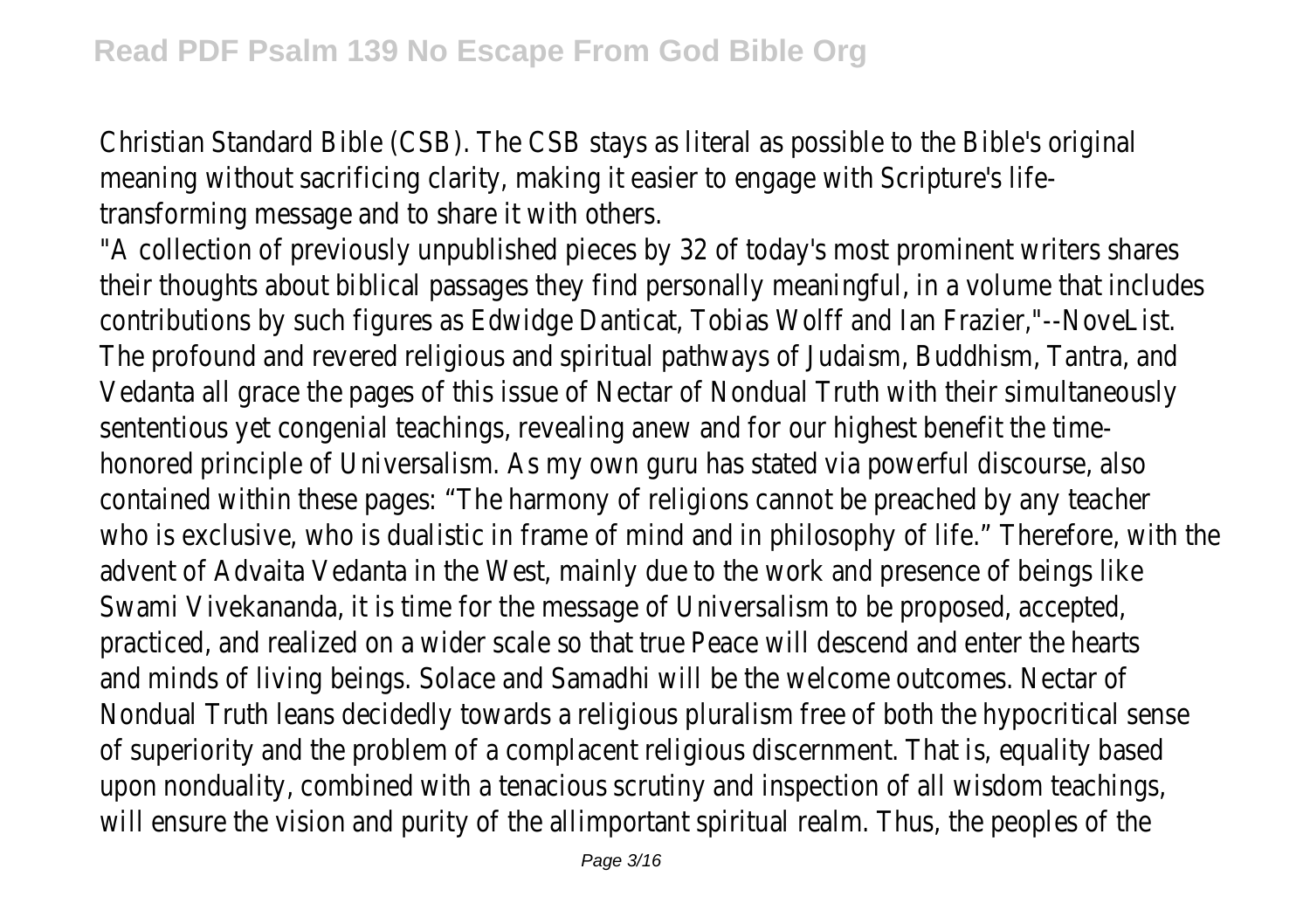world will forthwith be able to steer clear of the mistakes of the past springing from a lack of, distortion of, or misunderstanding of essential and eternal spiritual principles. Jerusalem and Athens CSB Large Print Personal Size Reference Bible, Burgundy LeatherTouch, Indexed

CSB Large Print Personal Size Reference Bible, Teal LeatherTouch CSB Large Print Personal Size Reference Bible, Black Genuine Leather CSB Large Print Personal Size Reference Bible, Brown LeatherTouch

**Here is a new appreciation of the Old Testament, by outstanding Biblical scholars, for those who want to be informed about the most recent and creative thinking on the crucial problems and debates in Biblical study. As the distinguished European and American contributors explore the central current issues of Old Testament scholarship, they uncover a timeless message in Israel's prophetic voice and interpret its meaning for our times. Trauma is a universal phenomenon that can be caused by international catastrophes or individual, personal tragedy. Trauma is also a severely neglected topic in Christian literature, and while it can challenge someone's faith in Christ, God and the ministry of his Word is central to dealing with the emotional and psychological impact of trauma. By his Spirit, through his Word, and through his church, God is available to minister to people suffering from trauma and bring transformation to their lives. In this book, a team of experienced and informed Christian professionals from around the world promote a**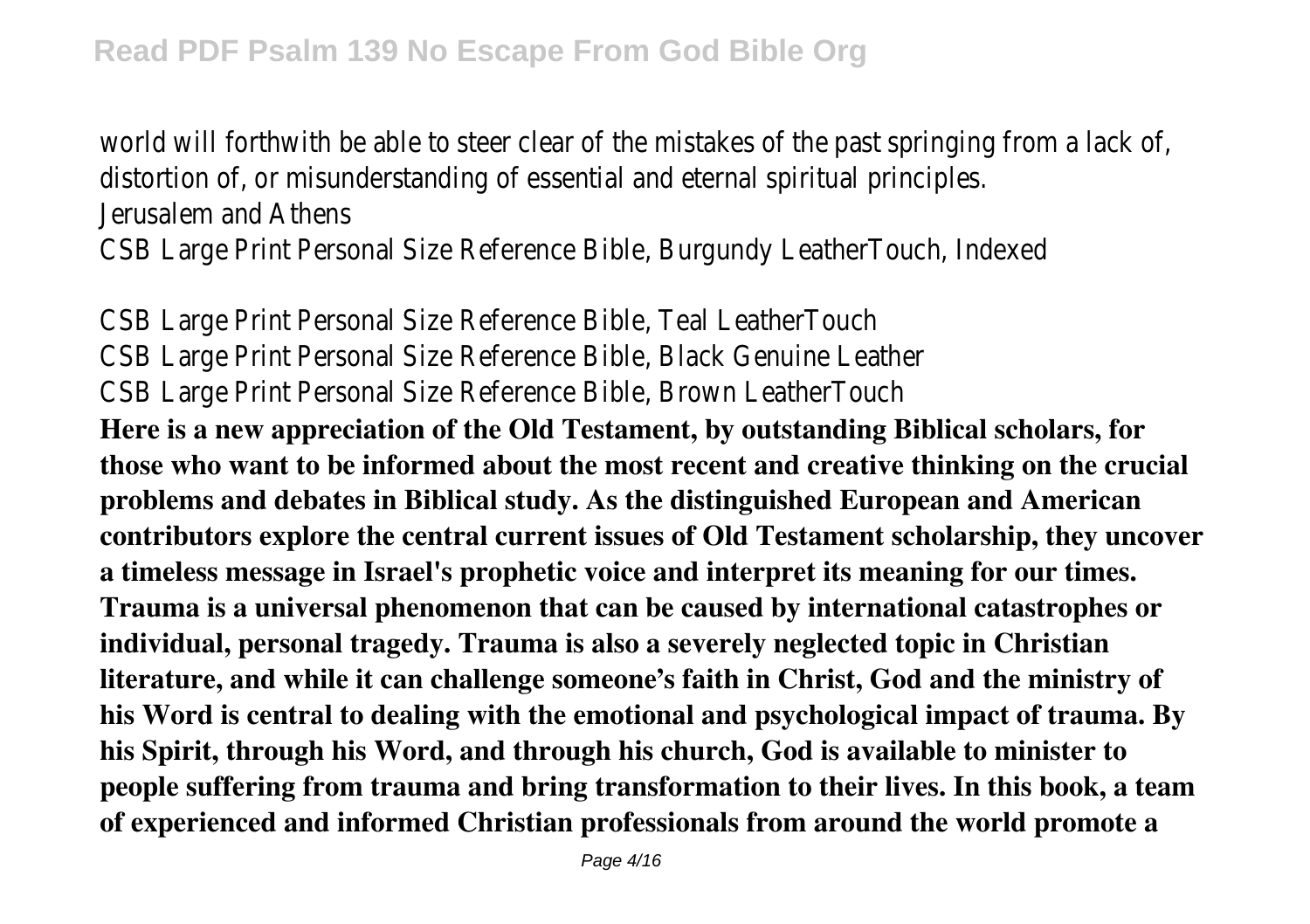**deep biblical response to trauma through clinical and theological wisdom and their firsthand experience of witnessing and experiencing trauma. The contributions provide practical responses to people's trauma, rather than mere descriptions of the problems, making it an ideal resource for pastors, counsellors, humanitarian workers and students. The CSB Large Print Personal Size Reference Bible, Classic Edition features a traditional and elegant design with large, easy-to-read 11.25-point type in a convenient trim size that is perfect for devotional reading, personal study, or use at church. Features include: Classic cover design, smyth-sewn binding, presentation page, two-column text, end-ofparagraph cross-references, topical subheadings, Words of Christ in red, 11.25-point type, topical concordance, "Where to Turn" section, and full-color maps. The CSB Large Print Personal Size Reference Bible, Classic Edition features the highly readable, highly reliable text of the Christian Standard Bible (CSB). The CSB stays as literal as possible to the Bible's original meaning without sacrificing clarity, making it easier to engage with Scripture's life-transforming message and to share it with others. The Enduring Classics of Billy Graham**

**A Collection of Bible Verses for Those Who Are Hungry**

**Harmony of Religions**

**Nectar #21**

**CSB Large Print Personal Size Reference Bible, Brown LeatherTouch, Indexed Take No Thought**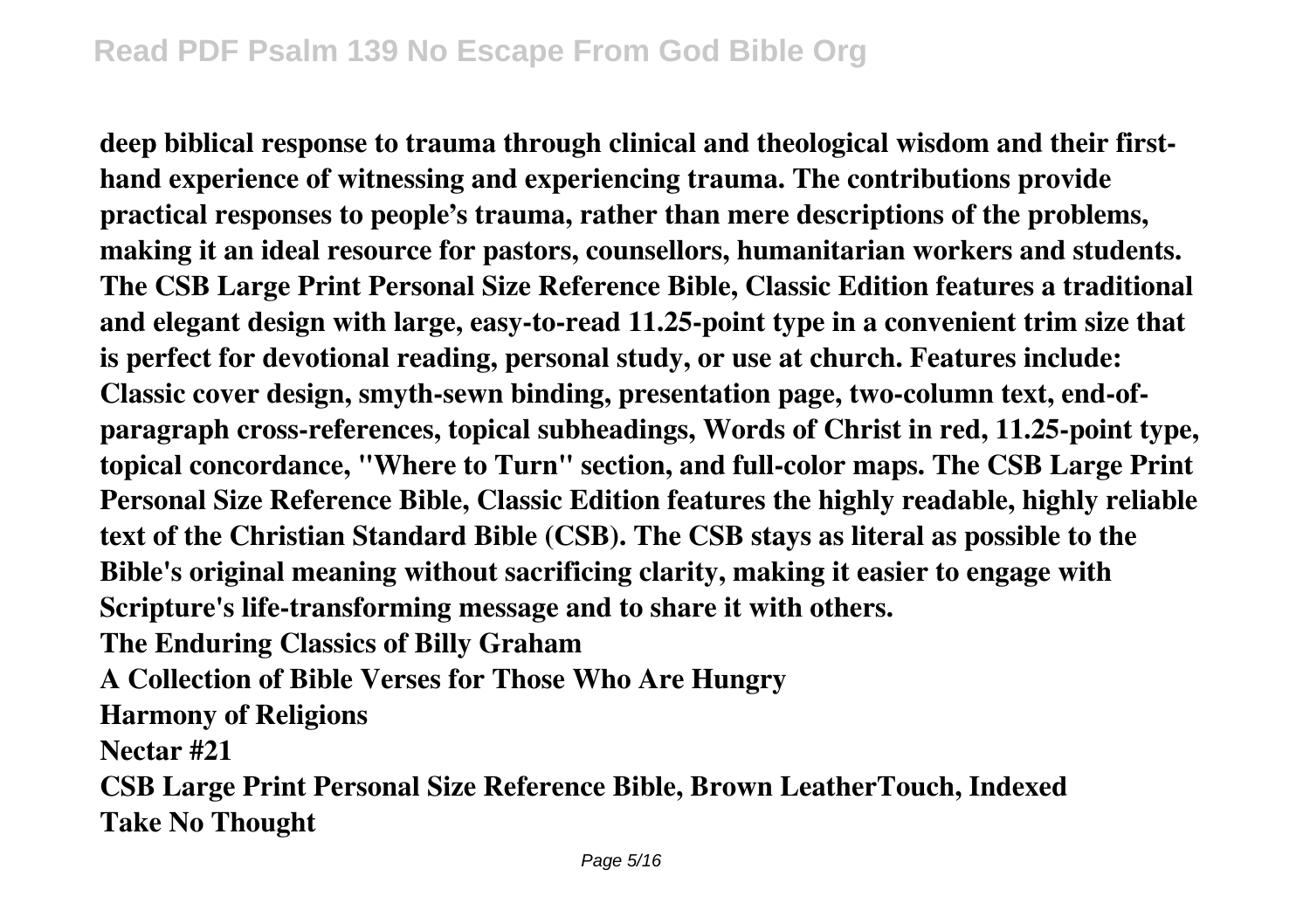**Dr. Morse comments on the so-called psalms of lamentation or sad psalms as resources for the difficult days in our life journeys. While often dark and angry and dealing with themes of suffering, sorrow, sin, repentance, and anguish, the sad psalms can be intensely personal and rewarding in dealing with life's stresses and sorrows.**

**Why do we do religion? Religion appears in human life because every human being, even if not fully aware of it, lives in a land of mystery with rushing rivers of freedom, imposing mountains of care, and wild seas of tranquility. This land of mystery penetrates the land of ordinary living at every point. Awe is our experience of this ever-present Eternity. This book is about how the Awe that is happening in our everyday lives is key to understanding both the renewal of Christianity and the need for non-bigoted dialogue among all religions on Earth.**

**The posthumous publication of Emmanuel Levinas's wartime diaries, postwar lectures, and drafts for two novels afford new approaches to understanding the relationship between** Page 6/16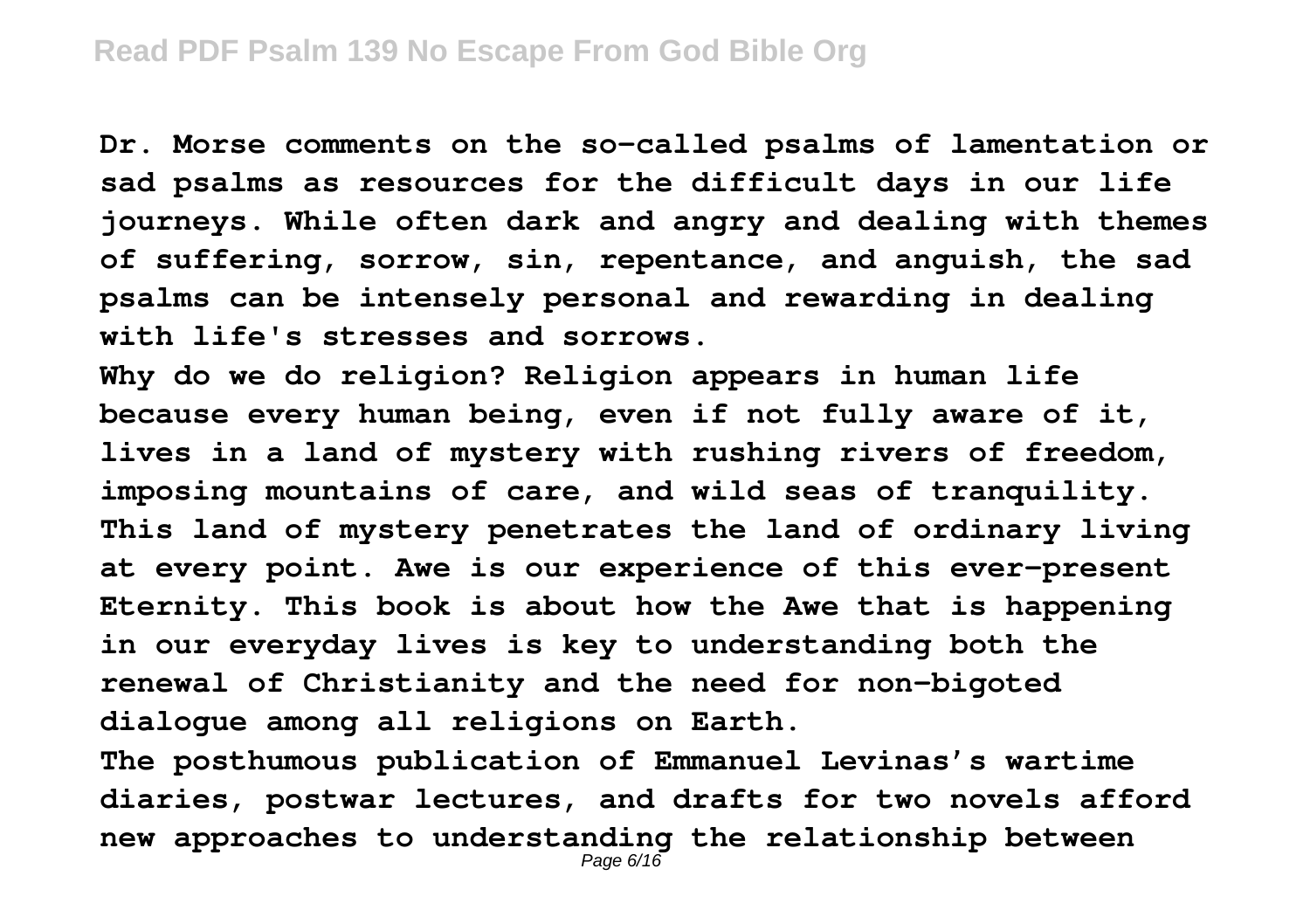**literature, philosophy, and religion. This volume gathers an international list of experts to examine new questions raised by Levinas's deep and creative experiment in thinking at the intersection of literature, philosophy, and religion. Chapters address the role and significance of poetry, narrative, and metaphor in accessing the ethical sense of ordinary life; Levinas's critical engagement with authors such as Leon Bloy, Paul Celan, Vassily Grossman, Marcel Proust, and Maurice Blanchot; analyses of Levinas's draft novels Eros ou Triple opulence and La Dame de chez Wepler; and the application of Levinas's thought in reading contemporary authors such as Ian McEwen and Cormac McCarthy. Contributors include Danielle Cohen-Levinas, Kevin Hart, Eric Hoppenot, Vivian Liska, Jean-Luc Nancy and François-David Sebbah, among others. Faith and History Global, Biblical, and Pastoral Perspectives Soul Feast From My Mess to His Message**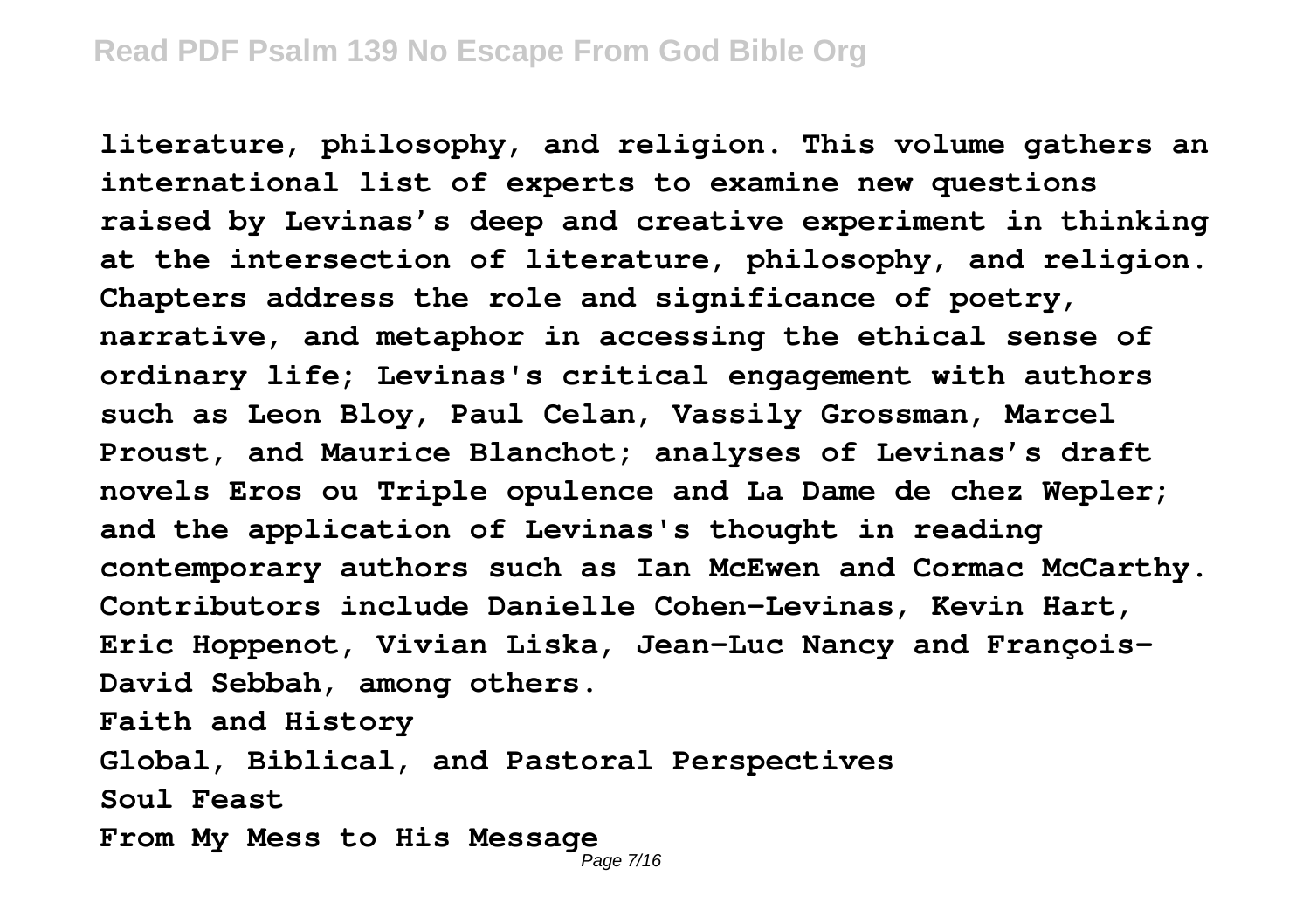#### **Psalms for Troubled Times**

## **CSB Large Print Personal Size Reference Bible, Saddle Brown LeatherTouch, Indexed**

In this final volume of his series on preaching Christ from the Old Testament, Sidney Greidanus offers expert guidance for busy pastors on preaching Christ from Psalms. Beginning with a general introduction on how pastors can interpret and preach from the biblical psalms and why they should Greidanus proceeds by discussing twenty-two psalms in the Revised Common Lectionary, Year A, supplying the building blocks necessary to preach from Psalms at Christmas, Easter, Pentecost, and other major days and seasons of the church year. In addition to laying out basic homiletical-theological approaches suitable for each selected psalm, these chapters also provide verse-by-verse exposition, bridges to Christ in the New Testament, and ideas for placing the psalmist's words into contemporary context. - back of book.

The CSB Large Print Personal Size Reference Bible features large, easy-to-read 11.25-point type in a convenient personal trim size that is perfect for devotional reading, personal study, or use at church. The large print type also makes this Bible an ideal choice for ministry and preaching. Features include: Smyth-sewn binding,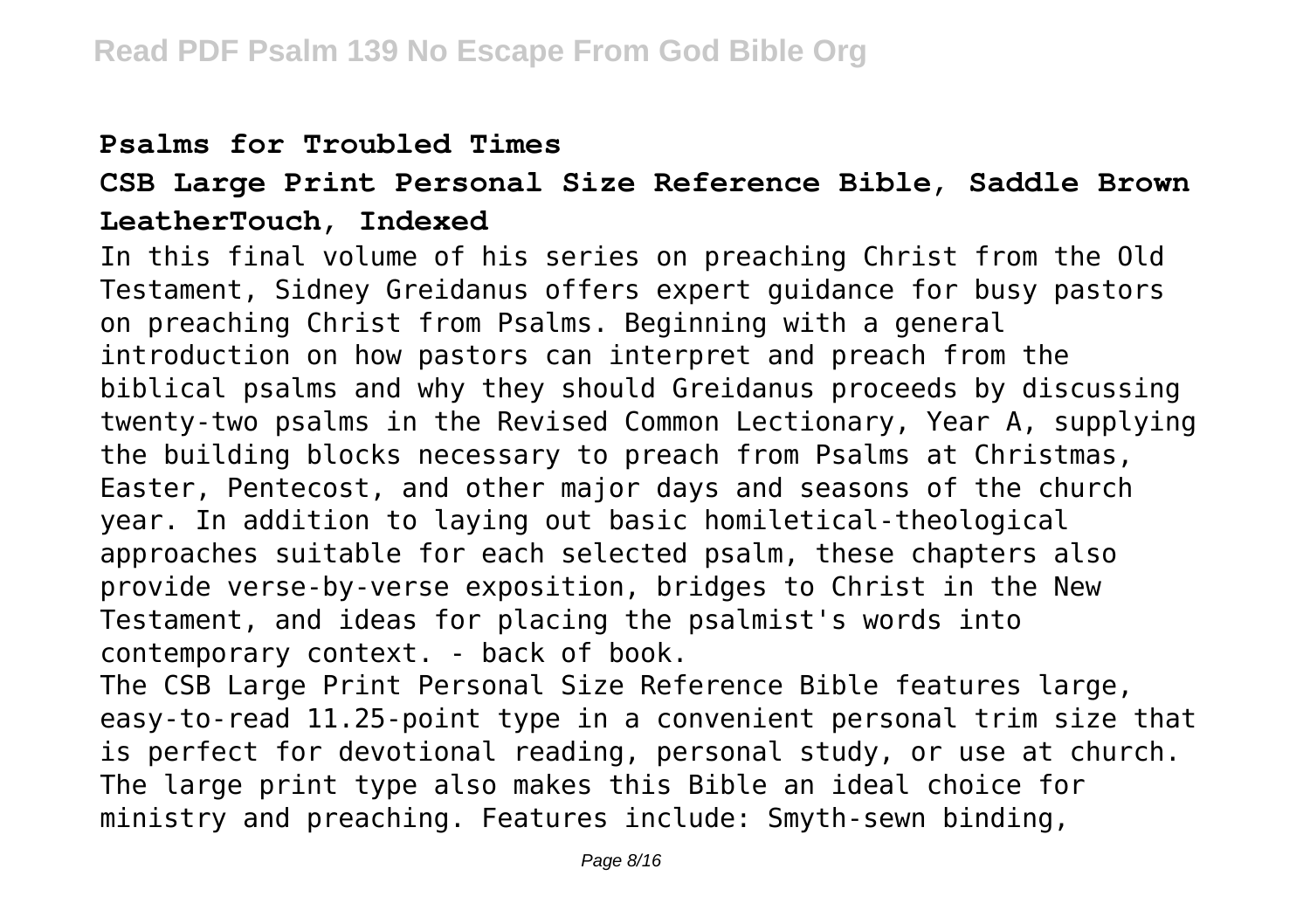presentation page, two-column text, end-of-paragraph crossreferences, topical subheadings, words of Christ in red, 11.25-point type, concordance, and full-color maps. The CSB Large Print Personal Size Reference Bible features the highly readable, highly reliable text of the Christian Standard Bible® (CSB). The CSB stays as literal as possible to the Bible's original meaning without sacrificing clarity, making it easier to engage with Scripture's lifetransforming message and to share it with others. Now available in enlarged print, Soul Feast has equipped and inspired tens of thousands of readers to lead a spiritual life. Marjorie Thompson offers a framework for understanding the spiritual disciplines and provides instruction for developing and nurturing those practices. Many new additions, including a new chapter on keeping the sabbath, make this newly revised edition of Soul Feast a must-have for individual reflection and group study. (Publisher) CSB Large Print Personal Size Reference Bible, Black LeatherTouch, Indexed CSB Large Print Personal Size Reference Bible, Burgundy LeatherTouch, Classic Edition CSB Large Print Personal Size Reference Bible, Purple LeatherTouch Memoirs of Gay Youth CSB Large Print Personal Size Reference Bible, Black/Brown Page 9/16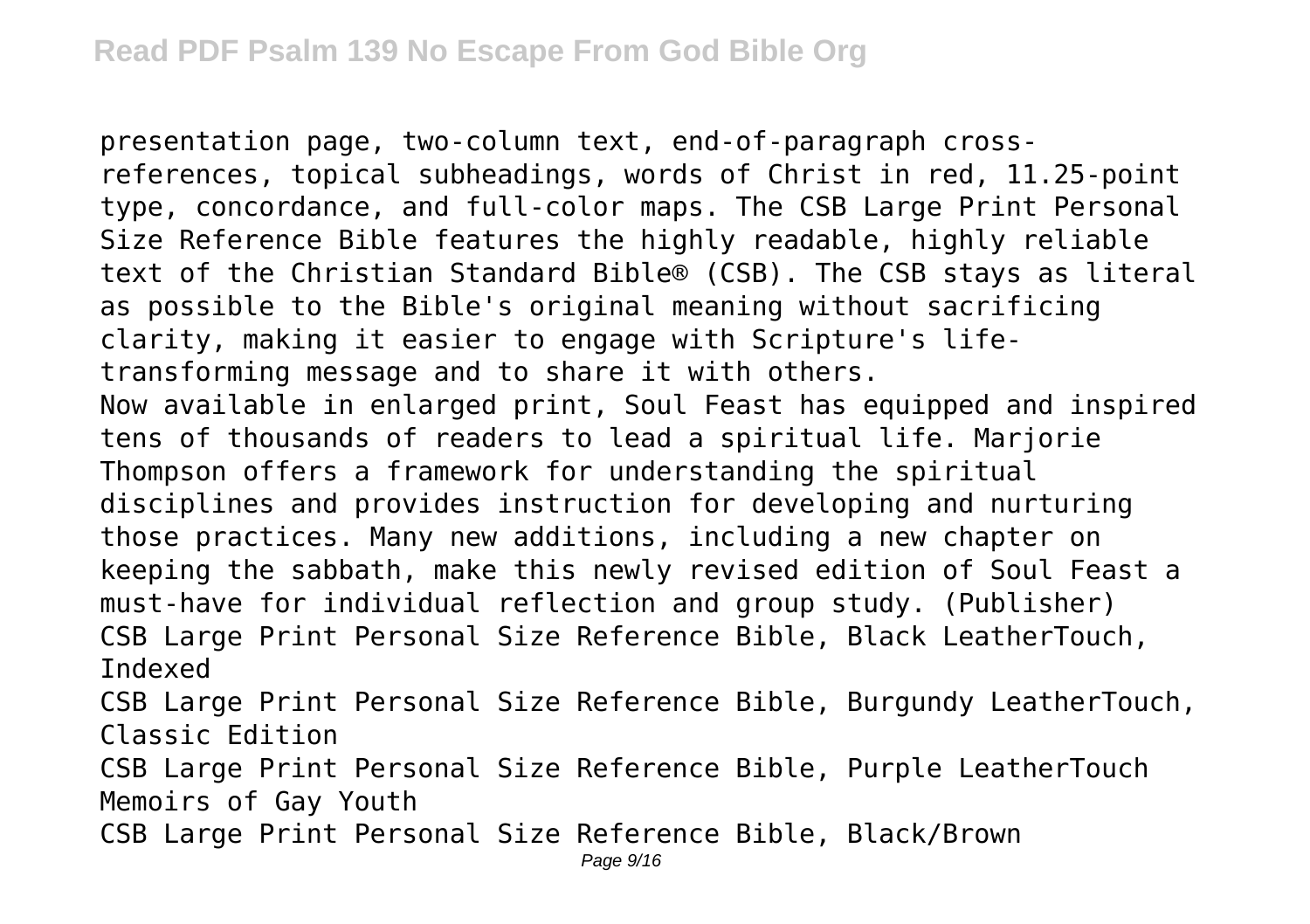#### LeatherTouch Essays in Honor of Paul W. Meyer

*Was God being ironic in commanding Eve not to eat fruit from the tree of wisdom? Carolyn J. Sharp suggests that many stories in the Hebrew Scriptures may be ironically intended. Deftly interweaving literary theory and exegesis, Sharp illumines the power of the unspoken in a wide variety of texts from the Pentateuch, the Prophets, and the Writings. She argues that reading with irony in mind creates a charged and open rhetorical space in the texts that allows character, narration, and authorial voice to develop in unexpected ways. Main themes explored here include the ironizing of foreign rulers, the prostitute as icon of the ironic gaze, indeterminacy and dramatic irony in prophetic performance, and irony in ancient Israel's wisdom traditions. Sharp devotes special attention to how irony destabilizes dominant ways in which the Bible is read today, especially when it touches on questions of conflict, gender, and the Other. Do you worry about things you cannot change? Worry is a self-created giant that has crippling side effects. It can lead to depression, mental and physical illness, and loss of family and friends. It affects everyone, regardless of race, creed, or nationality. But you can stop the cycle of worry now with Take No Thought. Dr. Preston R. Winfrey challenges you to change the way you think about life by entrusting all of your worries and fears to God. In so doing, you can be lifted from the dungeons of fear, depression, and despair. Dr. Winfrey reveals how Satan often descends upon us, putting worry into our hearts. In response, we must use the power of the Holy Spirit to turn to God in prayer during moments of worry. Using Scripture, Dr. Winfrey offers practical* Page 10/16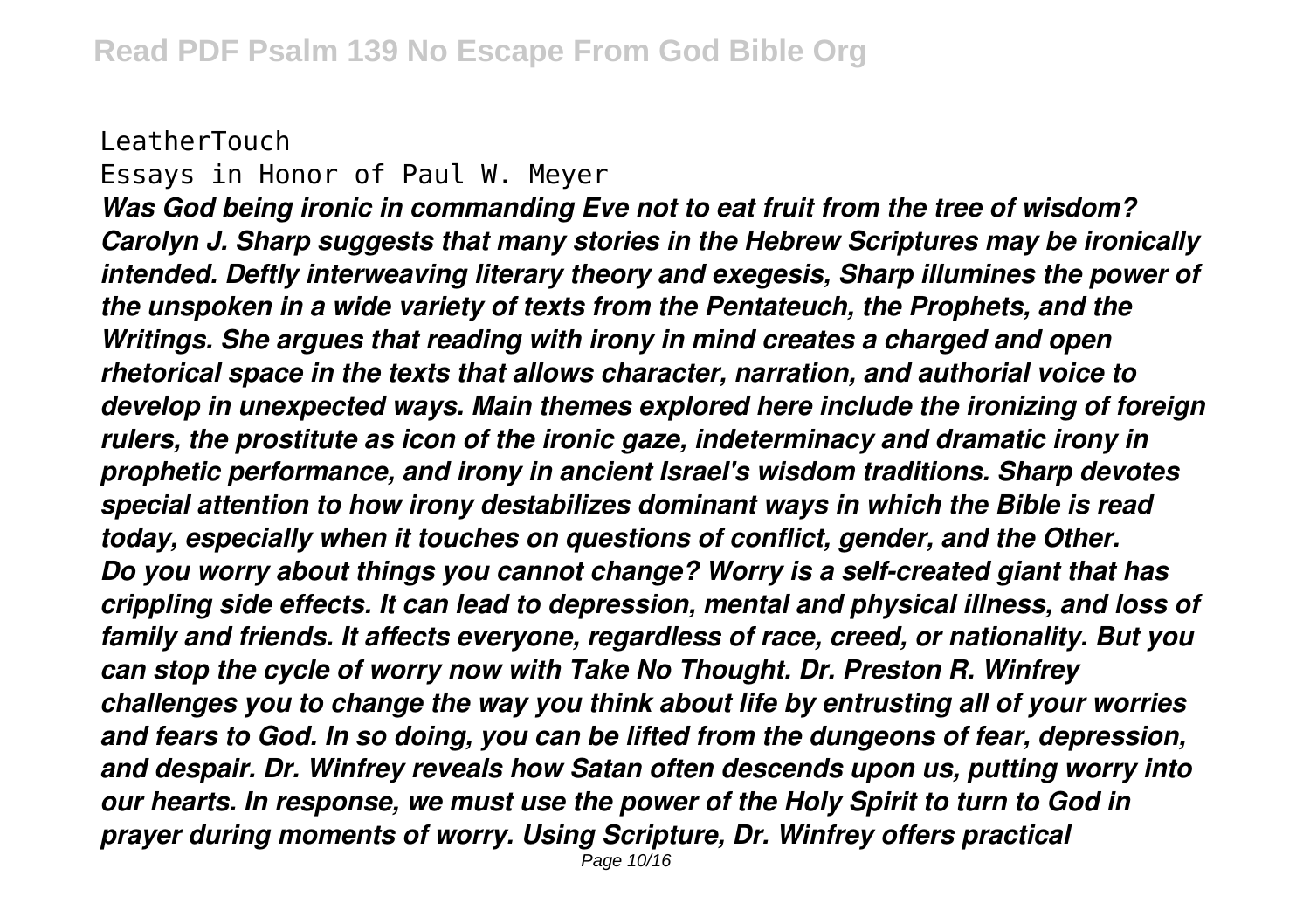*suggestions to reduce and eliminate debilitating worry and anxiety. These include immersing yourself in the Bible, learning to be content with what you have, growing in your faith, and even getting a good night's sleep. Living life more abundantly can help you to regain stability when it comes to needless worry. Learn to put your trust in God's direction for your life and banish the cycle of worry. Let Take No Thought show you how.*

*While the Bible has been documented to be the most-published and most-sold book ever, how many people actually take the time to open, read, and study this precious gift? If we truly believe this Book is from God Himself and contains the Way of salvation, shouldn't we cherish It as the most valuable treasure we could possibly possess? With the help of the Holy Spirit, shouldn't our lives reflect the passion of these priceless Words? My granddaughter likes to wear a necklace to church, so I gave her a necklace of pearls that my wonderful son-in-law had given me upon returning from the Philippines on business. I explained to her that one day this necklace of pearls would belong to her, making them very special because they came from her Daddy. This book contains a few of the verses I love to ponder, share, and cherish. They are Pearls that my Heavenly Father gave to me, to you, and to the entire world as a message of His love and forgiveness. I want to share several of these priceless Pearls and share what each means in my life hoping to encourage you to develop your own string of Pearls. May a true passion inspire each of us not only to collect these Pearls but also to share them with the people in our lives who are in need of help and healing. By the power of the Holy Spirit, may our string of Pearls grow into a necklace of Pearls that will sustain* Page 11/16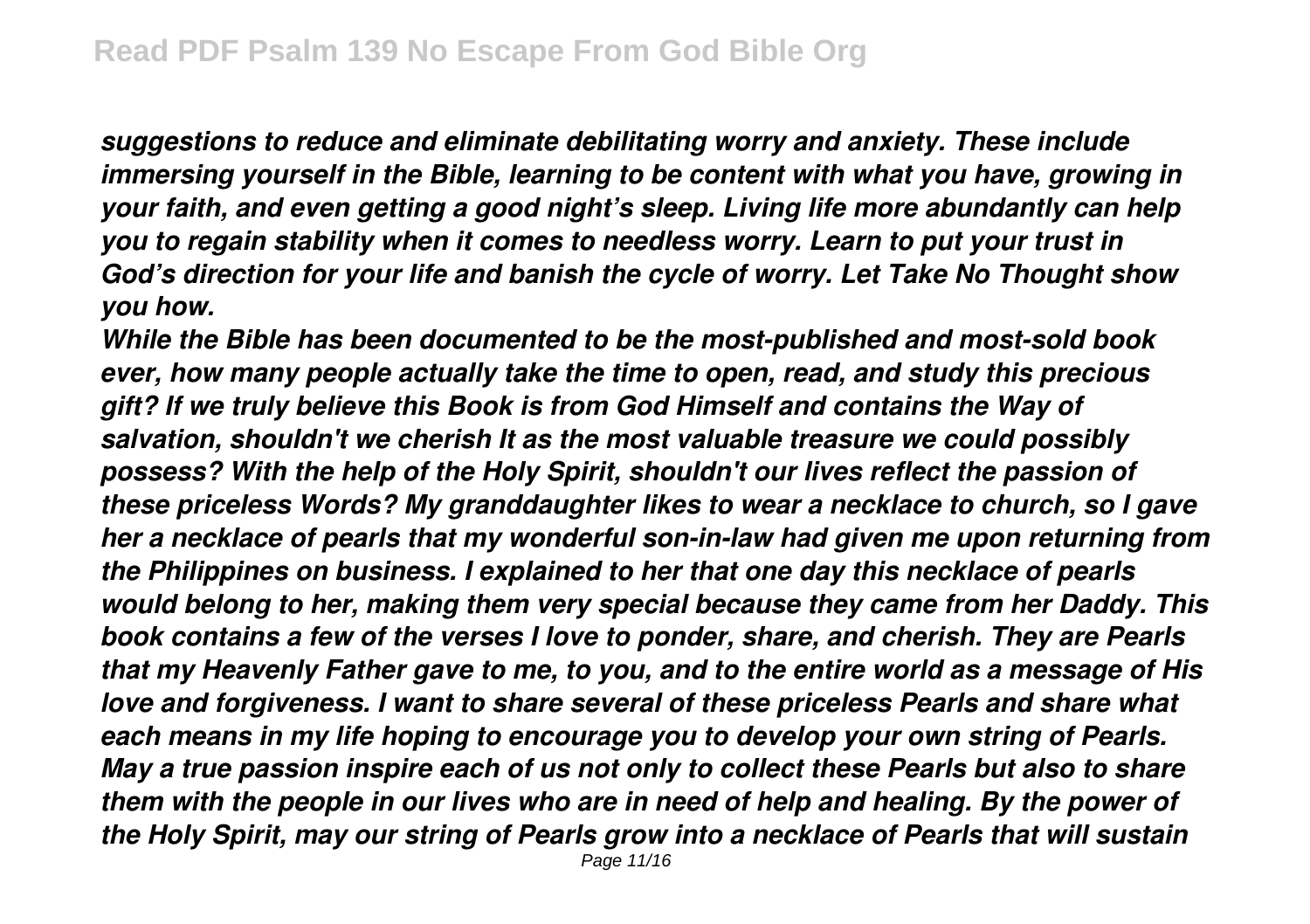*our faith now and throughout eternity. By the grace of God, may we pass on this priceless necklace of Pearls to future generations that they may hold God's love letters, the Bible, close to their heart resting secure in His promises now and throughout eternity.*

*CSB Large Print Personal Size Reference Bible, Saddle Brown LeatherTouch CSB Large Print Personal Size Reference Bible, Teal LeatherTouch, Indexed A String of Pearls New Directions Irony and Meaning in the Hebrew Bible*

*The Good Book*

**In this first volume of The Billy Graham Signature Series, three of the evangelist's most authoritative classics are bound together in a stunning hardcover edition available at an affordable price. Dr. Graham's reputation as the world's leading teacher of biblical truths makes this collection a great idea for someone searching for answers to some of life's most troubling questions. No one communicates with the wisdom and simplicity of Dr. Graham, as evidenced by this powerful collection of inspirational writings. This first volume includes these best-selling titles: The Secret of Happiness teaches that happiness is a byproduct, a bonus that comes when we seek what is really important. Death and the Life After, a classic that liberates readers from fear and denial on the topic of death and helps them find peace, assurance, and ultimately triumph . In Hope for**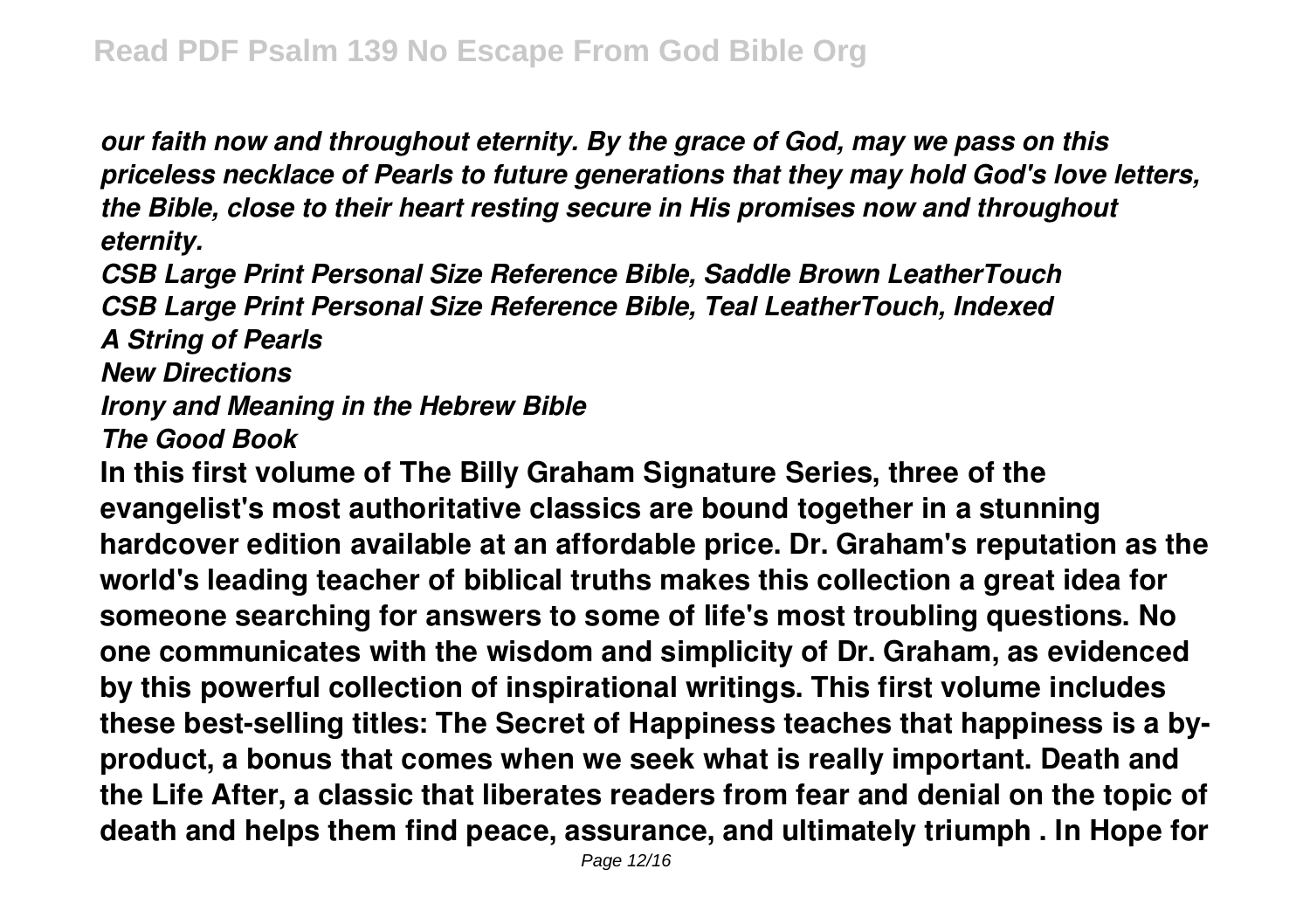**the Troubled Heart Dr. Graham teaches about God's unfailing love as the key to hope in the midst of difficult circumstances.**

**The CSB Large Print Personal Size Reference Bible features large, easy-to-read 11.25-point type in a convenient trim size that is perfect for devotional reading, personal study, or use at church. The giant-print type also makes this Bible an ideal choice for ministry and preaching. Features include: Smyth-sewn binding, presentation page, two-column text, end-of-paragraph cross-references, topical subheadings, Words of Christ in red, 11.25-point type, concordance, and fullcolor maps. The CSB Large Print Personal Size Reference Bible features the highly readable, highly reliable text of the Christian Standard Bible (CSB). The CSB stays as literal as possible to the Bible's original meaning without sacrificing clarity, making it easier to engage with Scripture's life-transforming message and to share it with others.**

**Leo Strauss dedicated his life to rejuvenating the serious study of political philosophy. But those who study his writings are at odds on the question of what he thought about revelation. By applying Strauss's own principles of analysis to his pivotal essay 'Jerusalem and Athens: Some Preliminary Reflections, ' Susan Orr reveals that Strauss's understanding of religion, contrary to what previous scholars have maintained, was more than simply political.**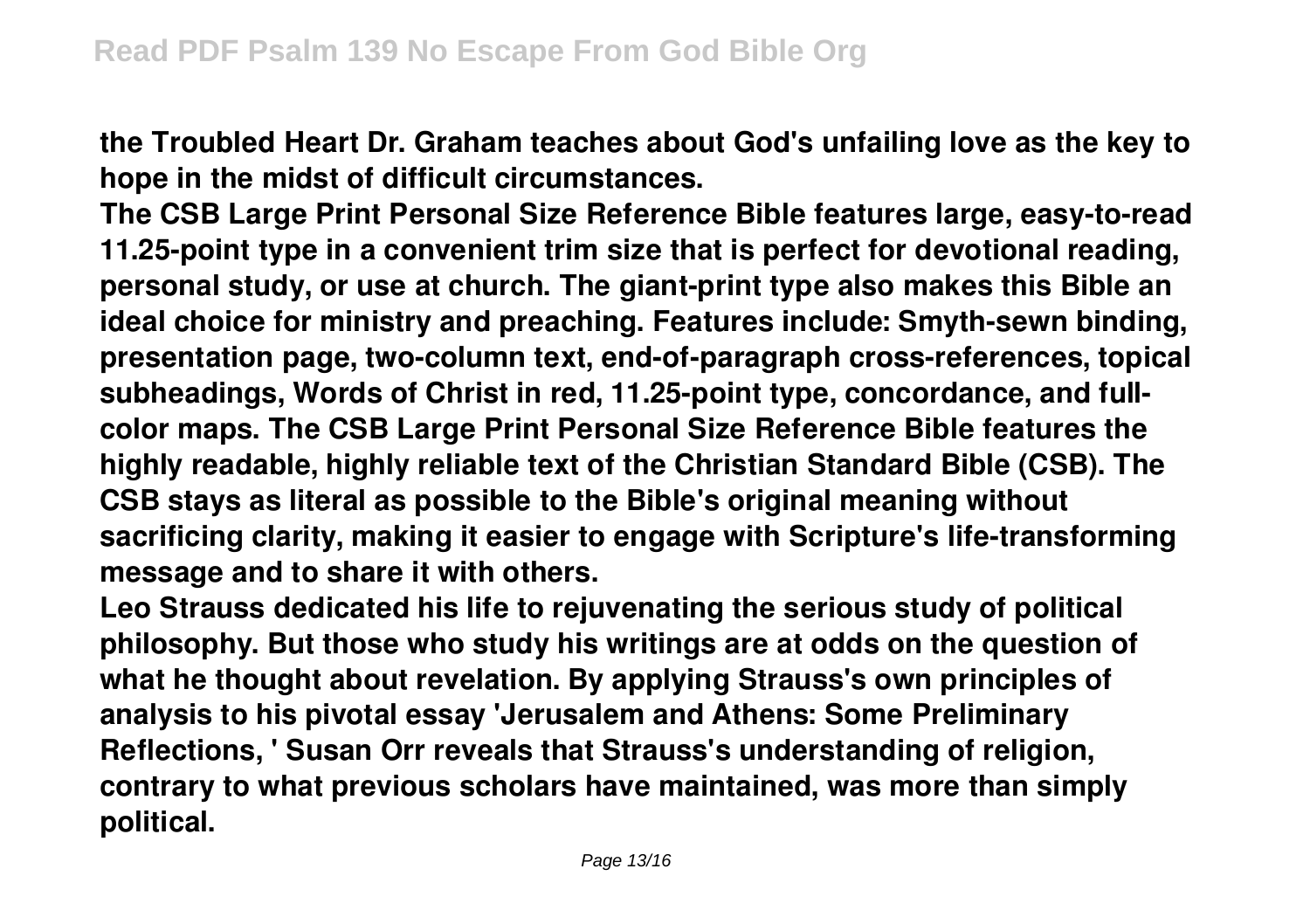**Rediscovering Christian Profundity in an Interreligious Era**

**CSB Large Print Personal Size Reference Bible, Purple LeatherTouch, Indexed CSB Large Print Personal Size Reference Bible, Charcoal LeatherTouch Israel's Prophetic Heritage**

## **CSB Large Print Personal Size Reference Bible, Brown Genuine Leather, Indexed**

### **Faith and Virtue Formation**

*Written BY Preachers and Teachers FOR Preachers and Teachers The Preacher's Commentary, Complete 35-Volume Set: Genesis–Revelation offers pastors, teachers, and Bible study leaders clear and compelling insights into the entire Bible that will equip them to understand, apply, and teach the truth in God's Word. Each volume is written by one of today's top scholars, and includes: Innovative ideas for preaching and teaching God's Word Vibrant paragraph-by-paragraph exposition Impelling real-life illustrations Insightful and relevant contemporary application An introduction, which reveals the author's approach A full outline of the biblical book being covered Scripture passages (using the New King James Version) and explanations Covering the entire Bible and combining fresh insights with readable exposition and relatable examples, The Preacher's Commentary will help you minister to others and see their lives transformed through the power of God's Word. Whether preacher, teacher, or Bible study leader--if you're a communicator, The Preacher's Commentary will help you share God's Word more effectively with others. Volumes and authors include: Genesis by D. Stuart Briscoe Exodus by Maxie D. Dunnam Leviticus by Gary*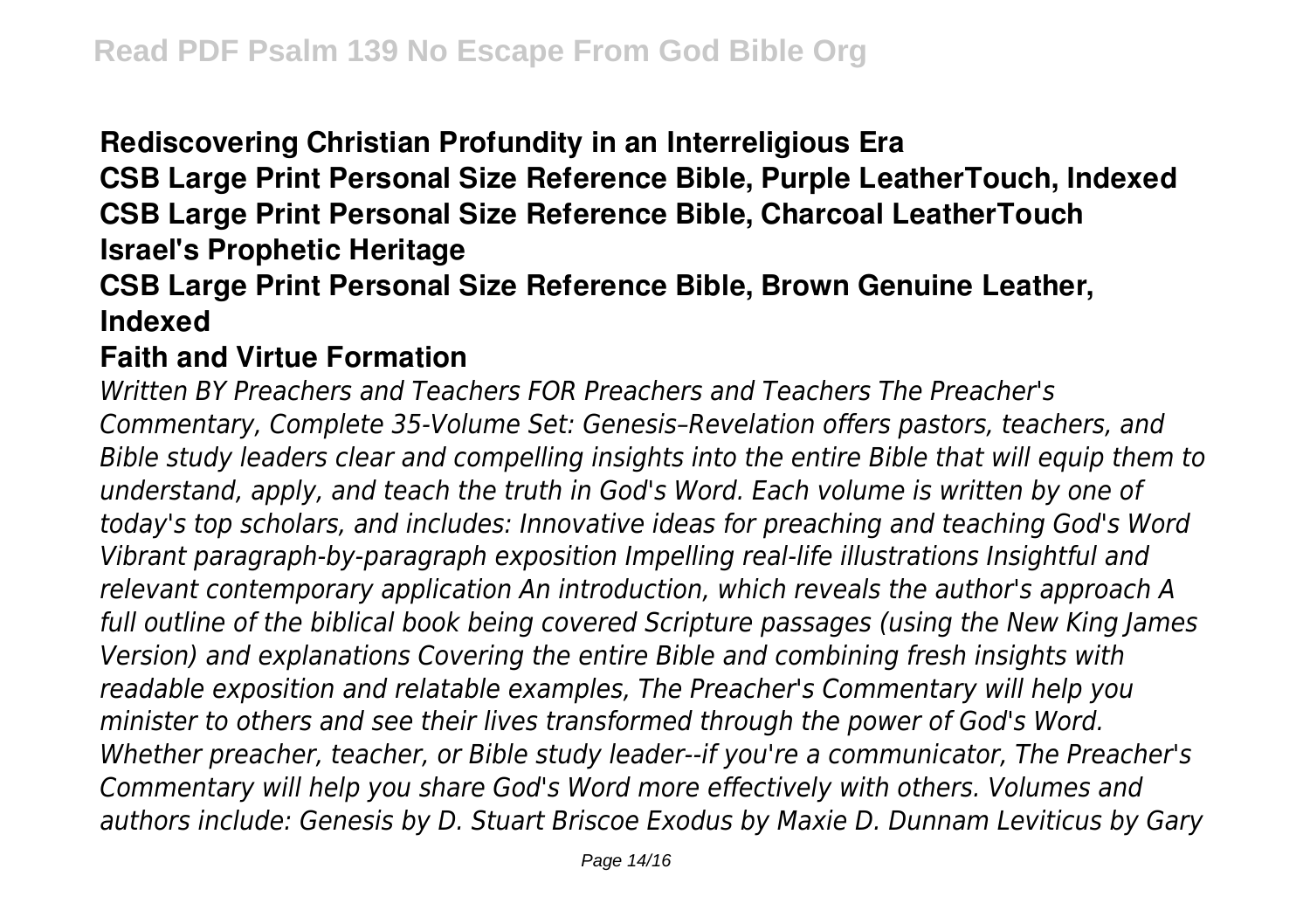*W. Demarest Numbers by James Philip Deuteronomy by John C. Maxwell Joshua by John A. Huffman, Jr. Judges & Ruth by David Jackman 1 & 2 Samuel by Kenneth L. Chafin 1 & 2 Kings by Russell H. Dilday 1 & 2 Chronicles by Leslie C. Allen Ezra, Nehemiah, and Esther by Mark D. Roberts Job by David L. McKenna Psalms 1-72 by Donald M. Williams Psalms 73-150 by Donald M. Williams Proverbs by David A. Hubbard Ecclesiastes and Song of Solomon by David A. Hubbard Isaiah 1-39 by David L. McKenna Isaiah 40-66 by David L. McKenna Jeremiah & Lamentations by John Guest Ezekiel by Douglas Stuart Daniel by Sinclair B. Ferguson Hosea, Joel, Amos, Obadiah, and Jonah by Lloyd J. Ogilvie Micah, Nahum, Habakkuk, Zephaniah, Haggai, Zechariah, and Malachi by Walter C. Kaiser, Jr. Matthew by Myron S. Augsburger Mark by David L. McKenna Luke by Bruce Larson John by Roger L. Fredrikson Acts by Lloyd J. Ogilvie Romans by D. Stuart Briscoe 1 & 2 Corinthians by Kenneth L. Chafin Galatians, Ephesians, Philippians, Colossians, and Philemon by Maxie D. Dunnam 1 & 2 Thessalonians, 1 & 2 Timothy, Titus by Gary W. Demarest Hebrews by Louis H. Evans, Jr. James, 1 & 2 Peter, and Jude by Paul A. Cedar 1, 2 & 3 John, and Revelation by Earl F. Palmer*

*The Call of the AweRediscovering Christian Profundity in an Interreligious EraiUniverse The CSB Large Print Personal Size Reference Bible features large, easy-to-read 11.25-point type in a convenient personal trim size that is perfect for devotional reading, personal study, or use at church. The large print type also makes this Bible an ideal choice for ministry and preaching. Features include: Smyth-sewn binding, presentation page, two-column text, endof-paragraph cross-references, topical subheadings, words of Christ in red, 11.25-point type, concordance, and full-color maps. The CSB Large Print Personal Size Reference Bible*